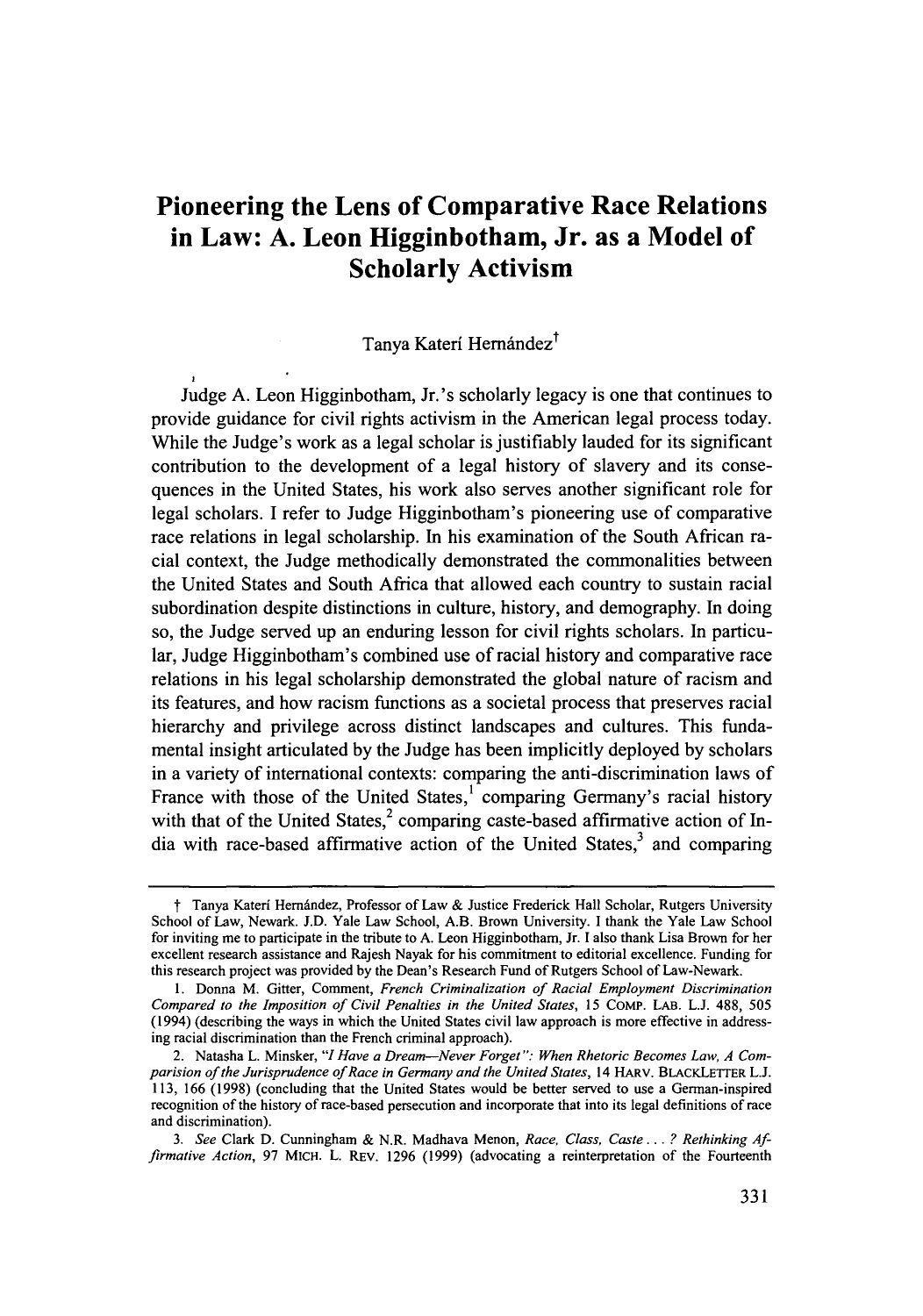Yale Law & Policy Review Vol. 20:331, 2002

legislation-based affirmative action in South Africa with policy-based affirmative action in the United States.4 The Judge's juxtaposition of historical and comparative models of race continues to inform the work of current scholars, including myself, and should do so more as we look deeper into the role of race in a diverse society.<sup>5</sup> Before detailing the ways in which the Judge's pioneering work has informed my own scholarship, an exploration of the Judge's comparative studies will be instructive.

# **1.** THE JUDGE AS RACE RELATIONS COMPARATIST: THE SEARCH FOR DIASPORIC COMMONALITIES

In his examination of the South African racial context, Judge Higginbotham took his role as comparatist seriously, with six separate trips made to South **Africa<sup>6</sup>**and five publications on the topic. 7 What was especially compelling about the Judge's comparative race relations scholarship was his ability to excavate the important commonalities between the United States racial context and that of South Africa, despite their historical and cultural differences.<sup>8</sup> For instance,

Amendment with an anticaste principal borrowed from India); Cass R. Sunstein, *Affirmative Action, Caste, and Cultural Comparisons,* 97 MICH. L. REV. 1311 (1999) (comparing affirmative action programs in India based on caste with those of the United States based on race).

<sup>4.</sup> F. Michael Higginbotham, *Affirmative Action in the United States and South Africa: Lessons From the Other Side,* 13 TEMP. INT'L & COMP. L.J. 187, 204-05, 213 (1999) (describing how the judicial interpretation of affirmative action may undermine South Africa's legislation-based program in much the same way the judiciary undermined the United States's policy-based affirmative action programs); Lundy R. Langston, *Affirmative Action, A Look at South Africa and the United States: A Question of Pigmentation or Leveling the Playing Field?,* 13 AM. U. INT'L L. REV. 333, 363 (1997) (comparing the South African affirmative action approach with that of the United States).

<sup>5.</sup> Some legal scholars have begun to use comparative approaches to analyze matters of race. *See* GLOBAL CRITICAL RACE FEMINISM: AN INTERNATIONAL READER (Adrien Katherine Wing ed., 2000) (providing an anthology of essays with international and comparative analyses of race and gender issues). See also supra notes 1-4 and accompanying text. Yet, it should be noted that the use of comparative analysis of race issues has generally been more clearly evidenced in the social sciences. *See, e.g.,* BEYOND RACISM: RACE AND INEQUALITY IN BRAZIL, SOUTH AFRICA, AND THE UNITED STATES (Charles V. Hamilton et al. eds., 2001) (providing comparative analyses of race issues in Brazil, South Africa and the United States by various scholars in the social sciences).

*<sup>6.</sup> See* Anita F. Hill, *The Scholarly Legacy of A. Leon Higginbotham, Jr.: Voice, Storytelling, and Narrative,* 53 RUTGERS L. REV. 641, 641 n.3 (2001).

*<sup>7.</sup> See infra* notes 8-12 and accompanying text. *See also* A. Leon Higginbotham, Jr., *Introduction* to WILLIAM J. BUTLER ET AL., THE NEW SOUTH AFRICA-THE DAWN OF DEMOCRACY: REPORT OF **A** MISSION ON BEHALF OF THE INTERNATIONAL COMMISSION OF JURISTS AND THE AMERICAN ASSOCIATION FOR THE INTERNATIONAL COMMISSION OF JURISTS 5 (1994), *cited in* A. LEON HIGGINBOTHAM, JR., SHADES OF FREEDOM 207 (1996); A. Leon Higginbotham, Jr. & S. Sandile Ngcobo, Seeking Pluralism in Judicial Systems: The American Experience and the South African Challenge, Presentation in South Africa to the Conference on a Constitutional Court for South Africa sponsored by the Constitutional Committee of the African National Congress, the Centre for Applied Legal Studies, University of the Witswatersrand, and the Lawyers' Committee for Civil Rights Under Law (Feb. 1, 1991), *cited in* A. LEON HIGGINBOTHAM, JR., SHADES OF FREEDOM **208** (1996).

<sup>8.</sup> A. Leon Higgginbotham, Jr., *Racism in American and South African Courts: Similarities and Differences,* 65 N.Y.U. L. REv. 479, 490-94 (1990) (describing the significant differences between South African and the United States racial histories as being the distinct racial demography in each country and South Africa's unique nation-based policy on race relations as opposed to the United States's state-by-state construction of race policy).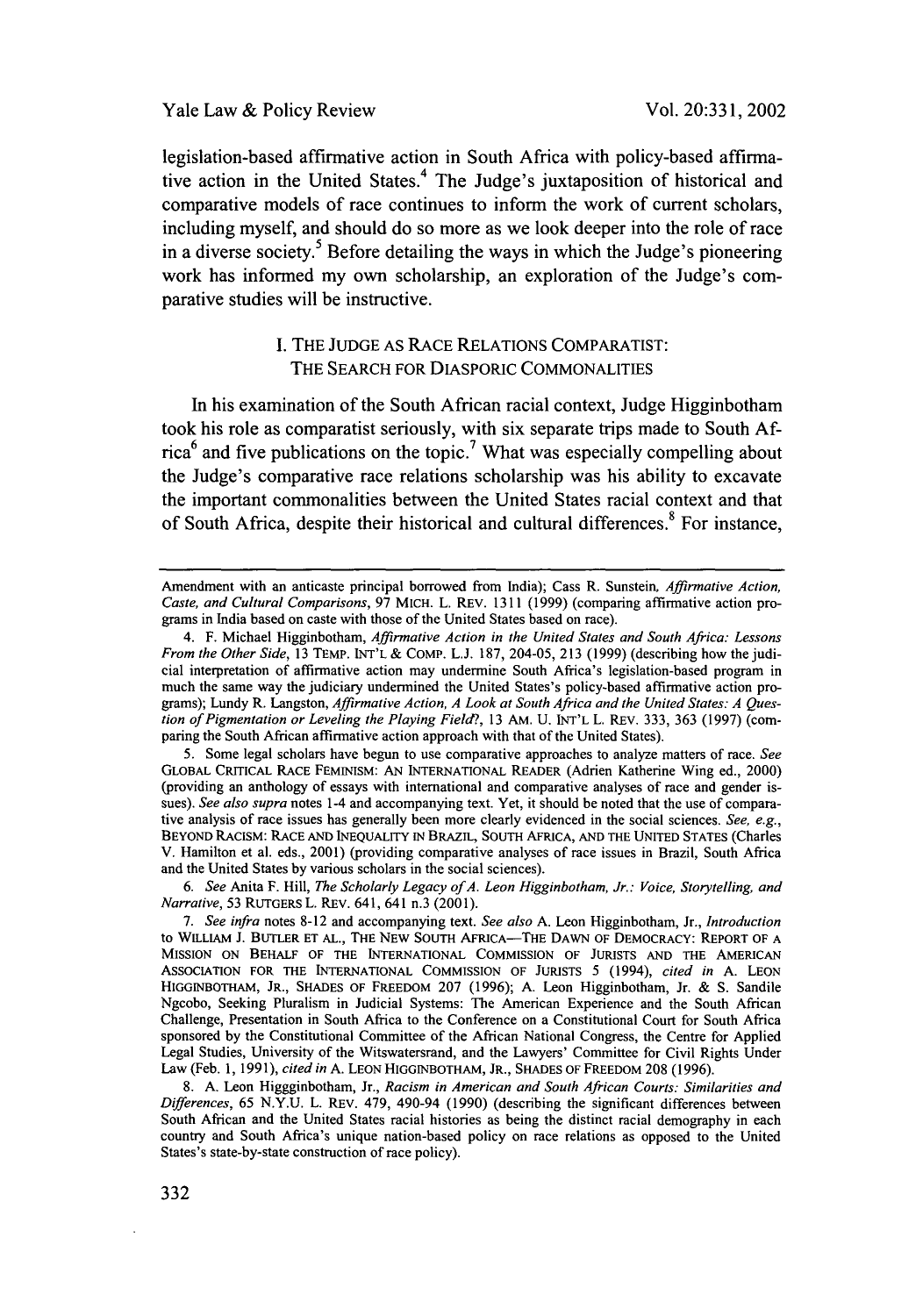the Judge's analysis of the judicial system in South Africa was especially appropriate for forging comparisons with the United States. He focused on the ways in which both contexts had long histories of racially exclusionary and racially homogenous judiciaries that resulted in parallel case records of articulated judicial bias.<sup>9</sup> In fact, the Judge's work carefully demonstrated how the ideologies of apartheid and Jim Crow were reflected in the South African and United States judicial systems, respectively, and how such judicial racism operated to reinforce a general societal ideology that denigrated Blacks in both countries.<sup>10</sup> The central value of this comparative analysis was the revelation that the mere official abolition of racist ideology through law could not completely eradicate some forms of racism in the court system as long as societal racism continued to exist.<sup>11</sup> Accordingly, the Judge noted that the abolition of de jure housing segregation in the United States, or a home-land policy in South Africa, would not independently lead to a significant reduction in de facto housing segregation without more direct government action in both contexts.<sup>12</sup> Judge Higginbotham arrived at an important conclusion: civil rights laws would always have limited efficacy if unaccompanied by proactive governmental action.<sup>13</sup> In his role as an activist-scholar, the Judge communicated this powerful truism to Nelson Mandela directly during South Africa's drafting of a new constitution.<sup>14</sup> This is also an insight that continues to have great relevance for legal scholars and social activists today as the public dialogue about the appropriate limits and forms of government action continues regarding various racial justice efforts like the movement for reparations.<sup>15</sup>

Nor did the Judge allow the seeming outward differences in legal systems or racial histories to distract him from the relevance of their commonality in racial subordination. For instance, South Africa's racial demography and resulting racial classification system differed significantly from that of the United States, inasmuch as the Whites in the United States have always been a numerical majority while Whites in South Africa have always been a distinct numerical minority.<sup>16</sup> Furthermore, the apartheid South African racial classification

13. Higginbotham, *supra* note 8, at 485.

<sup>9.</sup> A. Leon Higginbotham, Jr., *Seeking Pluralism in Judicial Systems: The American Experience and the South African Challenge, 42* **DuKE** L.J. 1028, 1036 & 1040-41 (1993).

<sup>10.</sup> Higginbotham, *supra* note 8, at 501-03.

<sup>11.</sup> Higginbotham, *supra* note 9, at 1063 (stating "We must never forget that the mere elimination of apartheid gives no guarantee that a judicial system will run effectively. We should not delude our- selves into thinking that the public will in the long run have any confidence in a system that is ultimately unfair.").

<sup>12.</sup> A. Leon Higginbotham, Jr. et al., *De Jure Housing Segregation in the United States and South Africa: The Difficult Pursuit for Racial Justice,* 1990 U. ILL. L. REv. 763, 873-74.

<sup>14.</sup> Ruggero J. Aldisert, *A. Leon Higginbotham, Jr.: A Remembrance,* **53** RUTGERS L. REv. 549, 551 (2001) (describing Higginbotham's South Africa trips to confer with Nelson Mandela).

*<sup>15.</sup> See* RANDALL N. ROBINSON, THE DEBT: WHAT AMERICA OWES TO BLACKS (2001) (presenting a detailed case for government payment of reparations for harm of slavery to Blacks).

<sup>16.</sup> Higginbotham, *supra* note 12, at 775-76.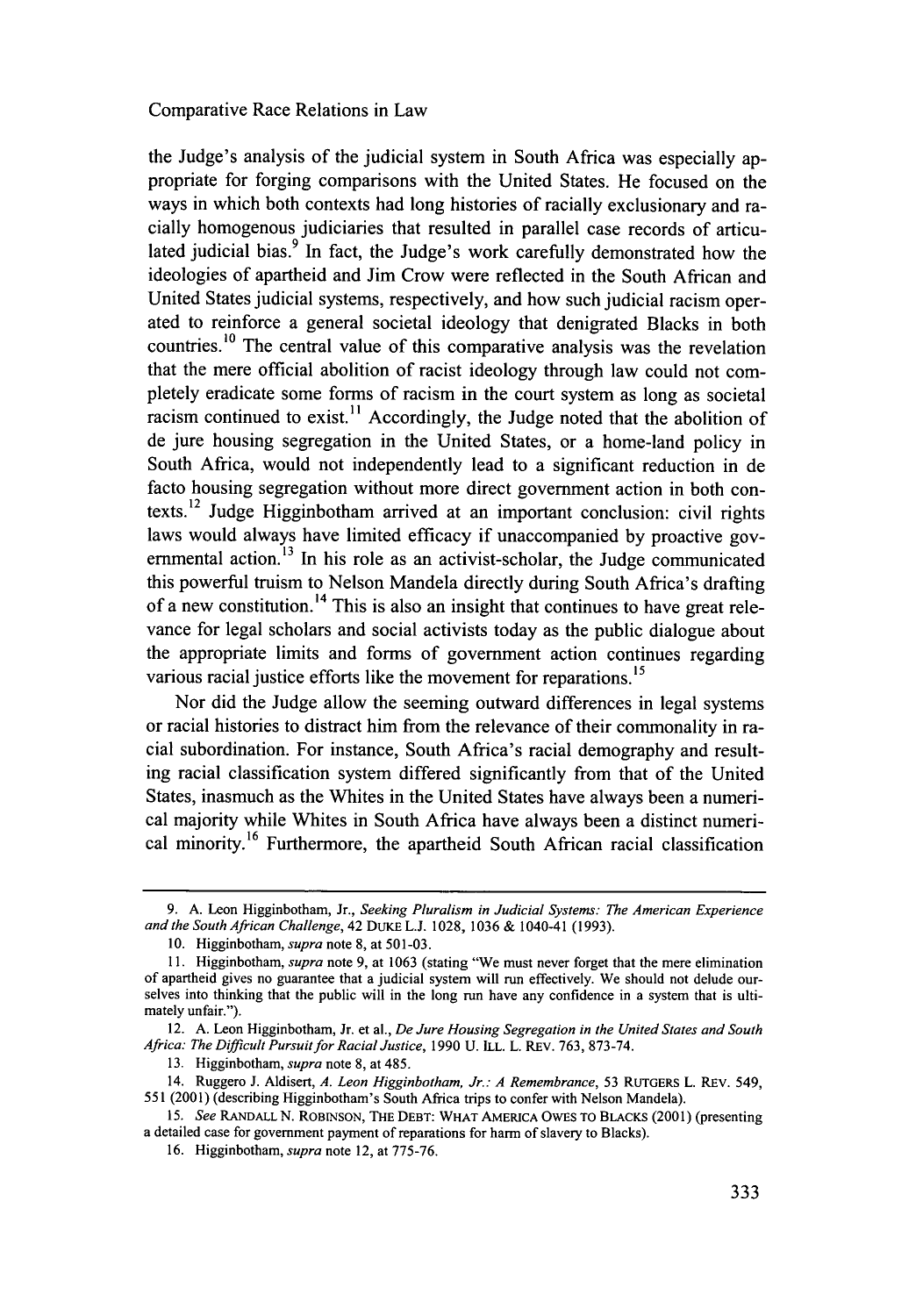system distinguished mixed-race persons as racially "Coloured" from presumably monoracial Black Africans,<sup>17</sup> in contrast to the United States widespread usage of a Rule of Hypo-descent for identifying all persons with any discernible African ancestry as Black.<sup>18</sup> Yet, the Judge was clear to assert that such distinctions in racial demography did not alter the salient commonality of Whites having control in both contexts.<sup>19</sup>

The Judge's scholarly ability to see to the core of the labyrinth of racism across distinct racial demographic profiles was facilitated by his prior use of comparative analysis in his earlier studies of United States slave history.<sup>20</sup> This is well highlighted in his comparison of the slave colonial history of Pennsylvania with that of South Carolina. While observing that South Carolina had the demographic characteristic of a White numerical minority and Black majority, $2<sup>1</sup>$ and that Pennsylvania had a much smaller percentage of Blacks than even New York or New Jersey,  $^{22}$  he noted that both colonies shared the legislative policy of debasing Blacks.<sup>23</sup> While colonial Pennsylvania did not enact many of the harsher sanctions against Blacks that existed in South Carolina, the Quaker colony did construct an extensive slave code and stringent restrictions on free Blacks that cast them by law into an inferior position from other free residents. 24 Thus, despite the Barbados cultural influence in South Carolina and the Quaker influence in Pennsylvania, the Judge was able to see and articulate their central commonalities as racist patriarchies.

Hence, one of the Judge's many scholarly contributions was his leadership in demonstrating the operation of racism in its many forms, locations, cultures, and myriad racial demographic profiles. This is a contribution with an enduring significance to policymaking and academic scholarship alike. As the United States racial demographic profile changes to reflect a greater racial diversity and declining number of White-identified residents,  $2^5$  contemporary commentators speculate that racism will decline and race will lose its significance sim-**<sup>26</sup>** ply by virtue of the change in racial demography. These are commentators

<sup>17.</sup> *See* Sheila T.L. Van der Horst, *The Effects of Industrialisation on Race Relations in South Africa, in* INDUSTRIALISATION AND RACE RELATIONS: A SYMPoSIuM 97, 99-100 (Guy Hunter ed., 1965).

<sup>18.</sup> F. JAMES DAVIS, WHO IS BLACK: ONE NATION'S DEFINITION 4-6 (1991).

<sup>19.</sup> Higginbotham, *supra* note 12, at 775-76.

<sup>20.</sup> A. LEON HIGGINBOTHAM, JR., IN THE MATTER OF COLOR-RACE & THE AMERICAN LEGAL PROCESS: THE COLONIAL PERIOD (1980).

<sup>21.</sup> *Id.* at 154, 458 n.2.

<sup>22.</sup> *Id.* at 268.

<sup>23.</sup> *Id.* at 308.

<sup>24.</sup> *Id.* at 308-09.

<sup>25.</sup> See A New Minority: Male Whites, REC. N. N.J., Aug. 1, 1984, at C17 (providing government statistics that indicate that decline in White population has reached "dramatic" proportions); *see also* William A. Henry *1l, Beyond the Melting Pot,* TIME, Apr. 9, 1990, at 28 (predicting that Whites will soon become a minority group).

<sup>26.</sup> *See* Andrew Friedman, *Behind the Big Numbers, a Million Little Stories,* N.Y. TIMES, Mar. 18, 2001, § 14, at 6 (stating that increasing diversity of New York City reflected in the 2000 United States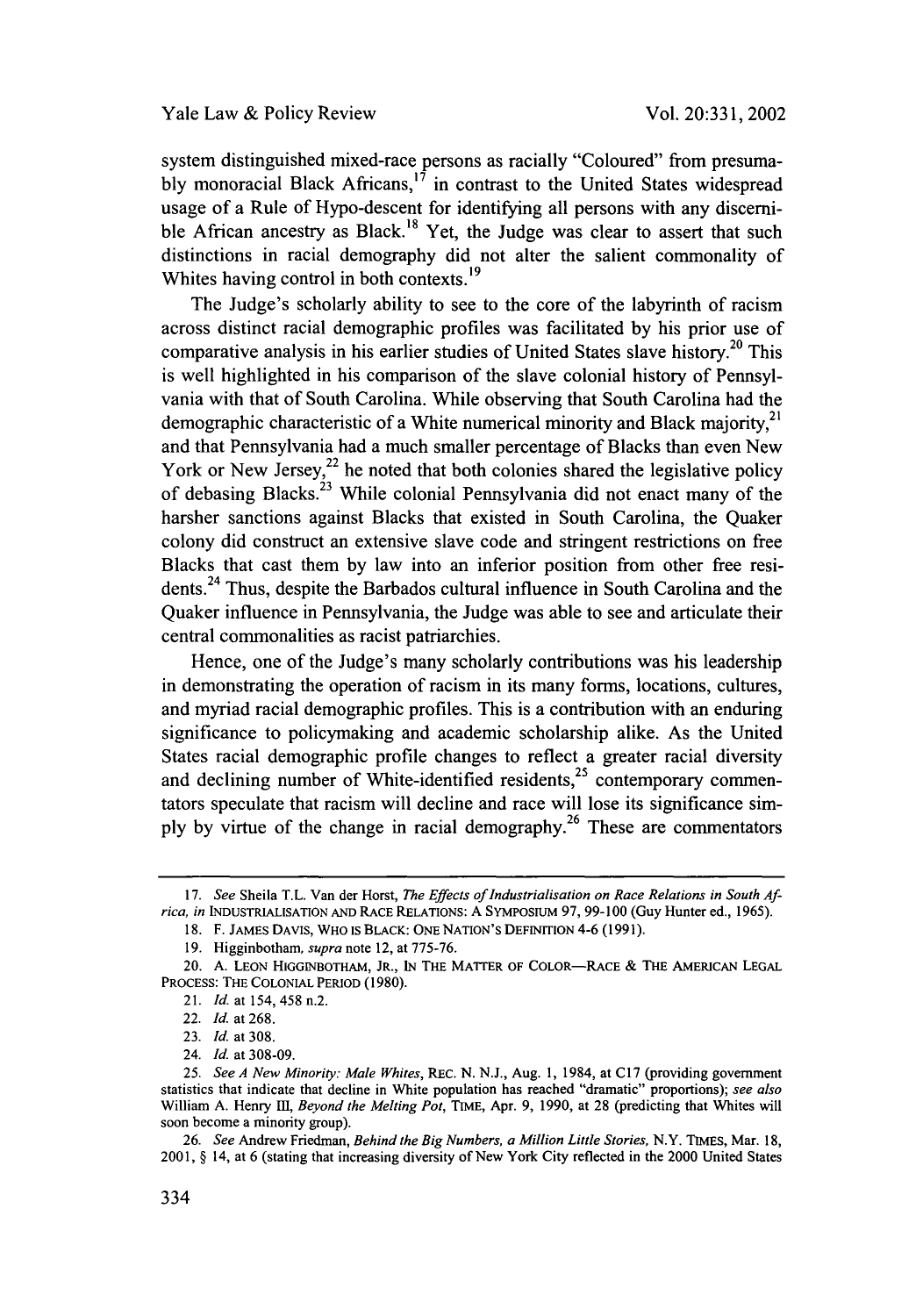who could learn much **by** reading the work of Judge Higginbotham that speaks to the enduring character of race and racism across different racial contexts and cultures. Indeed, the Judge's scholarly example has informed my own research into the comparative civil rights systems of Latin America and the United States, in my effort to debunk the notion that a changing racial demography magically erases racism. <sup>27</sup>

# II. AN INSPIRATION FROM THE JUDGE-THE LATIN AMERICAN RACE RELATIONS COMPARISON

At first blush, it might seem odd to compare the civil rights structures of two Americas with such distinct racial histories. But the Judge's scholarship taught me to probe beyond even structural differences. Historically, Latin America had a much longer and more extensive experience with African slavery than the United States.<sup>28</sup> After slaves were emancipated (in numerous instances many years later than the United States),  $29$  Latin American society continued to be organized as a racial and color hierarchy with Whiteness valued over both Blackness and Indigenous ancestry.<sup>30</sup> Contemporary Latin America maintains this racial hierarchy in its hiring practices, access to education, and all other segments of society. $3<sup>1</sup>$  Thus, after probing beyond the structural differences, **I** discovered that despite the absence of a legally mandated system of racial segregation like Jim Crow or apartheid, Latin America has effectuated a similar subordination of its residents of African ancestry and of indigenous origin.

Census "will not only transform the city but will also alter how Americans think about race"); Martin Kasindorf & Haya El Nasser, *Impact of Census' Race Data Debated,* USA TODAY, Mar. 13, 2001, at 2A (quoting former Census Bureau Director Martha Farnsworth Rice as saying "this is the beginning of the end of the overwhelming role of race in our public life").

<sup>27.</sup> Tanya Kateri Hernández, *Multiracial Matrix: The Role of Race Ideology in the Enforcement of Anti-Discrimination Laws, A United States-Latin American Comparison,* 87 CORNELL L. REV. (forthcoming 2002).

<sup>28.</sup> HERBERT **S.** KLEIN, THE ATLANTIC SLAVE TRADE 210-11 (1999) (observing that less than six percent of Africans brought to the Americas settled in what became the United States while the majority settled in Latin American countries and particularly Brazil).

<sup>29.</sup> Id.

<sup>30.</sup> Robert J. Cottrol, *The Long Lingering Shadow: Law, Liberalism, and Cultures of Racial Hier*archy and Identity in the Americas, 76 TULANE L. REV. 11, 63 (2001).

*<sup>31.</sup> See* **BANCO** INTERAMERICANO DE DESARROLLO, COMUNIDADES DE ANCESTRIA AFRICANA EN COSTA RICA, HONDURAS, NICARAGUA, ARGENTINA, COLOMBIA, ECUADOR, PERU, URUGUAY, <sup>Y</sup> VENEZUELA 221 (1996) (describing the similarities in poor socioeconomic status of persons of African descent as compared to Whites across Latin America). *See also* Tanya K. Hemindez, *An Exploration of the Efficacy of Class-Based Approaches to Racial Justice: The Cuban Context,* 33 U.C. DAVIS L. REV. 1135, 1142-1150 (2000) (describing contemporary racism against Afro-Cubans in Cuba); Karen De Witt, *Black Unity Finds Voice in Colombia,* N.Y. TIMES, Apr. 18, 1995, at **A5** (describing racism against Afro-Colombians in Colombia); David L. Marcus, *Melting Pot Comes to a Boil: Brazilians Blur Color Lines, but Racism Stands Out Clearly,* **DALLAS** MORNING **NEWS,** Jan. 16, 1994, at 1 A (describing racial bias against Afro-Brazilians in Brazil); Calvin Sims, *For Blacks in Peru, There's No Room at the Top,* N.Y. TIMES, Aug. 17, 1996, § 1 at 2 (describing Afro-Peruvians' discontent with being relegated to menial jobs).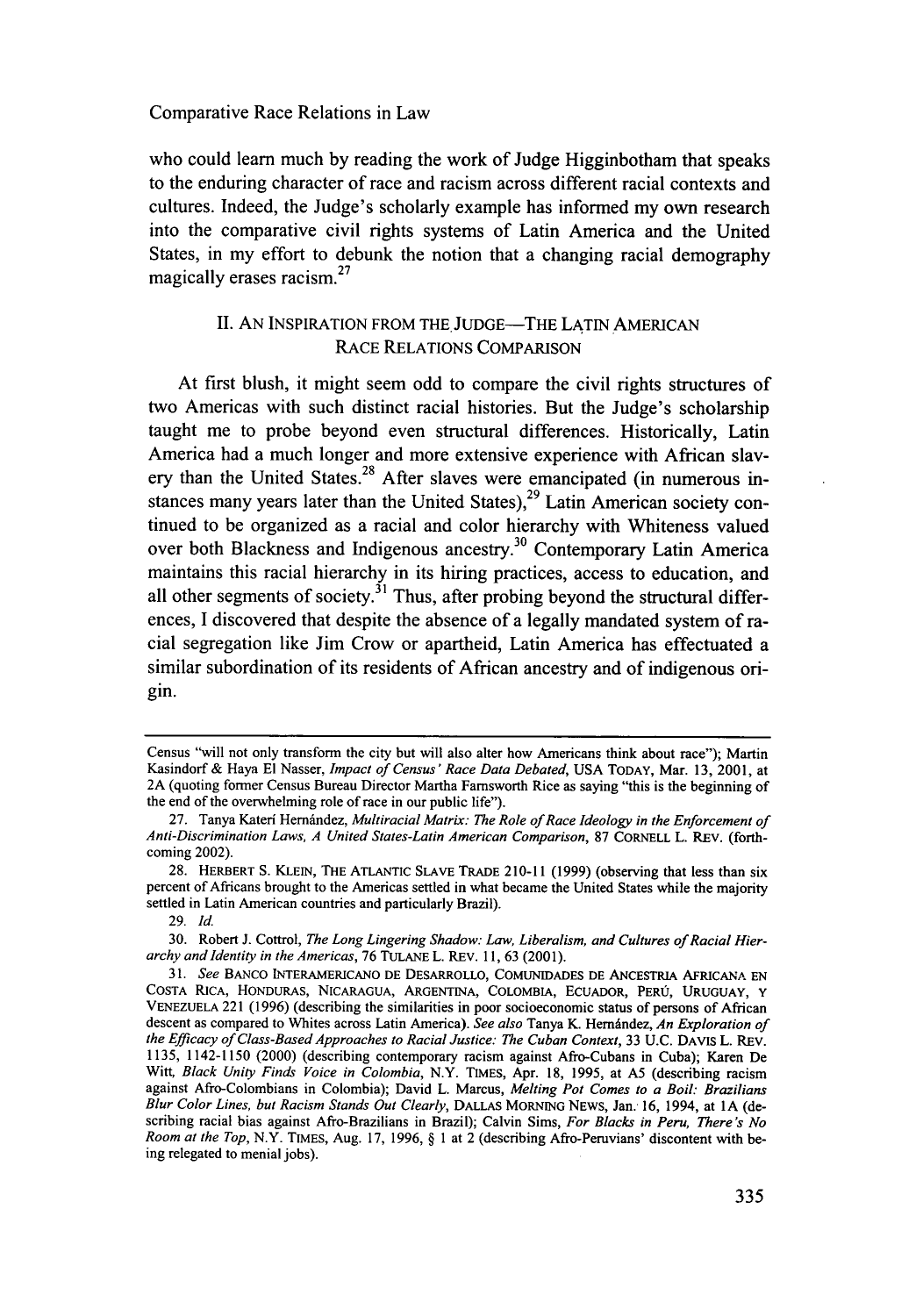#### *A. Racism Across Different Racial Classification Systems*

Yet, the Latin American system of race-based privilege was instilled without the deployment of rigid racial classifications like those in the United States. Instead, an intermediate space was allocated for persons of mixed-race ancestry known generally as Mulatto (denoting a Black-White mixture) or Mestizo (denoting an Indigenous-White mixture).<sup>32</sup> Some scholars have viewed the distinction in racial classification as conclusive evidence that racial discrimination does not exist in Latin America.<sup>33</sup> However, the Judge's scholarly legacy encouraged me to inquire further into the significance of mixed-race racial classifications.

In his study of antebellum Virginia's treatment of interracial sex, the Judge considered the United States history of mixed-race classifications. Therein, the Judge excavated Virginia's varied treatment of the Mulatto racial classification, and demonstrated the manner in which the racial classification was reinterpreted over time in order to sustain White privilege.<sup>34</sup> In particular, the Judge traced how Virginia's statutes became progressively more restrictive in their definition of Whiteness **by** enlarging the definition of Mulatto, once emancipation dissolved the slave-based method of distinguishing social status and government officials encouraged mass European immigration to the United States.<sup>35</sup> Thus, while Virginia had historical variation in its recognition of mixed-race Mulattos, each transformation of the category was consistent with sustaining racial hierarchy and the maintenance of racial discrimination. Similarly, in Latin America the use of Mulatto and Mestizo mixed-race classifications does not denote a racially harmonious society, but rather is particularly useful in sustaining racial hierarchy in a demographic setting in which non-

<sup>32.</sup> *See, e.g.,* Sabrina Gledhill, *The Latin Model of Race Relations, in* CARLOS MOORE, CASTRO, THE BLACKS, **AND** AFRICA app. 1, at 355 (1988) (explaining that the Latin American model of race relations is structured upon recognition of a Mulatto class and the premise that miscegenation will solve racial problems).

<sup>33.</sup> *See, e.g.,* William W. Megenney, *The Black Puerto Rican: An Analysis of Racial Attitudes,* 35 PHYLON 83 (1974) (describing popular notion of Latin America's more benign race relations).

<sup>34.</sup> A. Leon Higginbotham, Jr. & Barbara K. Kopytoff, *Racial Purity and Interracial Sex in the Law of Colonial and Antebellum Virginia,* 77 GEO. L.J. 1967 (1989).

*<sup>35.</sup> Id.* at 2020-2021 ("As race became the sole means of identifying those who belonged to the lower caste [after emancipation], the legal definition of race became more exclusive and maintenance of **white** racial purity became more important. In the early twentieth century, Virginians made the first change in their definition of mulatto in 125 years. From the Act of 1785 to 1910, a mulatto or 'colored' person was someone who had one-fourth or more Negro blood. In 1910, that category was expanded to include anyone with one-sixteenth or more Negro blood, and many people previously classified as white became legally colored. Then, in 1924, in a statute frankly entitled 'Preservation of Racial Integrity,' the legislators for the first time defined 'white'. **.** . as someone who had 'no race whatsoever of any blood other than Caucasian' or no more than one-sixteenth American Indian blood. In 1930, the Virginia legislature defined 'colored' in a similar, though slightly less restrictive, way as any 'person in whom there is ascertainable any Negro blood.""). See also Tanya Kateri Hernández, The Construction of Race and *Class Buffers in the Structure of Immigration Controls and Laws,* 76 OR. L. REv. 731, 738-39 (1997) (discussing government preference for European immigration in reaction to the acquisition of citizenship **by** emancipated slaves).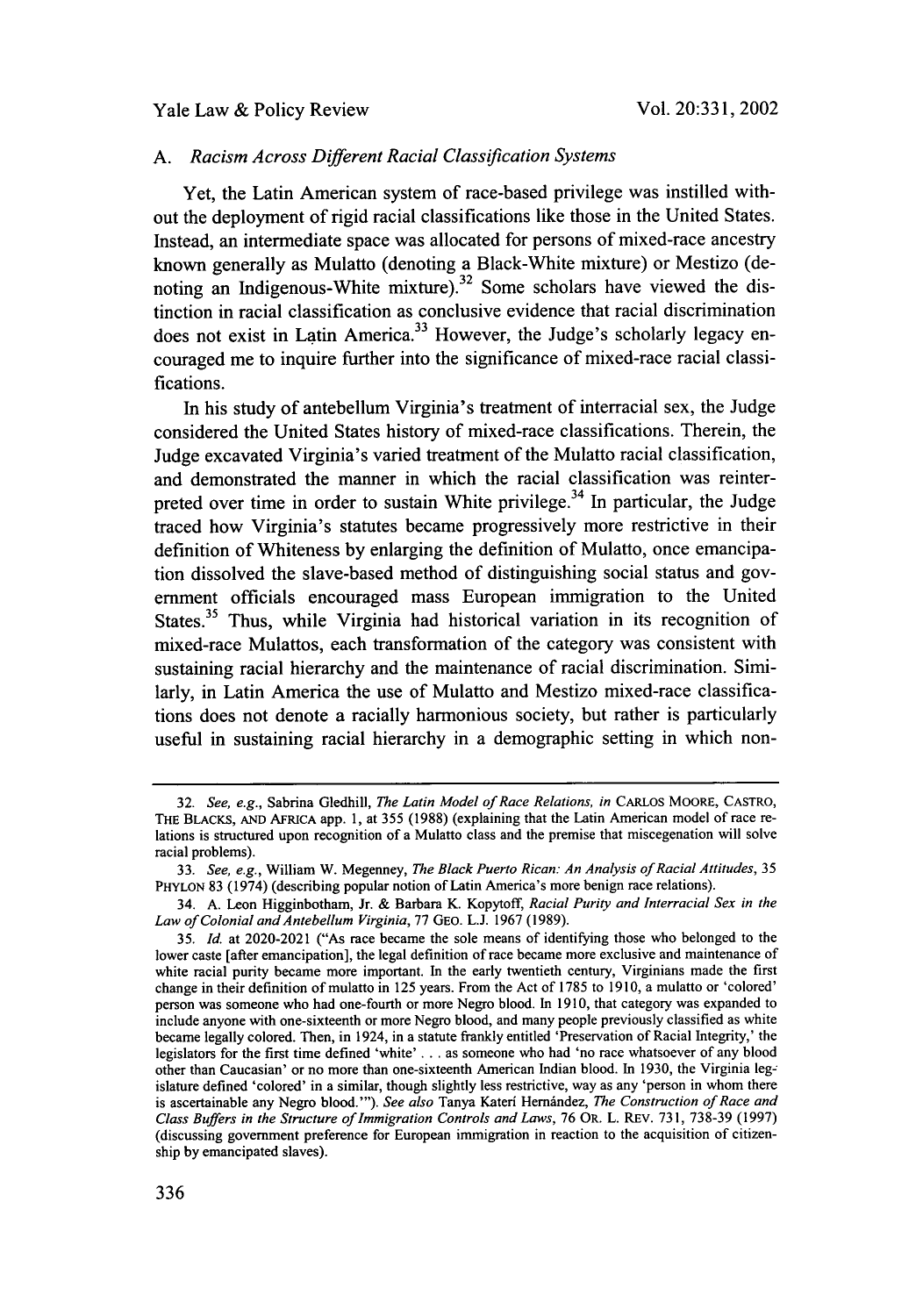Whites have been a majority or significant proportion of the population.<sup>36</sup>

In short, the value of comparative race relations scholarship is the clarity it can lend to an inquiry into the existence of racism across mutating systems of racial discrimination and classification. The particular value of the Latin American-United States comparison, is that Latin American Blacks and persons of indigenous ancestry have long experienced what is relatively new for subordinated persons of color in South Africa and the United States: racial oppression without the official mantle of legally mandated segregation. Latin America thus serves as a clear example of the danger of presuming that freedom from legally mandated segregation and the existence of anti-discrimination laws alone are tantamount to racial justice. The historical component necessitated **by** a thorough comparative analysis also provides the helpful reminder that matters of race are never static and constantly respond to elite concerns about threatened racial status and privilege. Moreover, with the continued focus on globalization as presumably dissolving cultural distinctions and status, $37$  the Judge's scholarship can assist us in not losing sight of the global nature of racism. He himself stated:

There is a nexus between abolition or the diminution of those precepts [of racial inferiority] advocated by the slavemasters in power in the American colonial and

<sup>36.</sup> Tanya Kateri Hernández, "Multiracial" Discourse: Racial Classifications in an Era of Color*blind Jurisprudence,* 57 MD. L. REv. 97, 121-26 (1998).

<sup>37.</sup> At its most expansive, "globalization" can be defined as the heightened awareness of intemational connections amongst nation-states and corporate interests. ROLAND ROBERTSON, GLOBALIZATION: SOCIAL THEORY AND GLOBAL **CULTURE 8** (1992) (describing globalization as including "the intensification of consciousness of the world as a whole"). In the economic context, globalization refers to the increasing economic interdependence of nations in the global economy. This envisions a universal marketplace, without borders, in which the free market has an infinite number of buyers and sellers for the exchange of goods. The hope is that in transcending national boundaries the free market will enable companies to operate more efficiently and prosperously, with benefits for workers and consumers alike. JEREMY BRECHER & TiM COSTELLO, GLOBAL VILLAGE OR GLOBAL PILLAGE: ECONOMIC RECONSTRUCTION FROM THE BOTTOM **UP 15-16** (1994). Critics of globalization assert that embedded in the concept is a "myth of oneness" that overlooks the gender and race hierarchies inherent in the global economy, which is structured to exploit poor working women. Zillah Eisenstein, *Stop Stomping on the Rest of Us: Retrieving Publicness from the Privatization of the Globe,* 4 **IND.** J. GLOBAL LEGAL STUD. 59, 63-64 (1996); *see also* ANNETTE FUENTES & BARBARA EHRENREICH, WOMEN IN THE GLOBAL FACTORY (1983) (describing the impact of the "global factory" on women in various parts of the world); Hope Lewis, *Global Intersections: Critical Race Feminist Human Rights and Inter/National Black Women,* 50 ME. L. REv. 309, 312 ("Women of color struggle to survive within their own rural villages, urban centers, and nation-states, but their hard-won participation at these levels can be undermined by the global fluidity of capital and culture."). The corporate efficiencies that are achieved through globalization only benefit a very small elite and are tied to the decline in working and social conditions for workers world-wide, because globalization is premised on the mobility of capitalin other words, the flexibility of moving corporate operations from one country to another in search of the cheapest wages. BRECHER **&** COSTELLO, *supra,* at 16, 24, 51-53 (labeling the consequences of globalization as a "race to the bottom"). In this way, the modem transformation from domestic to foreign production, known as globalization, starts to look like old-fashioned imperialism. Hope Lewis, *Lionheart Gals Facing the Dragon: The Human Rights of Inter/national Black Women in the United States,* 76 OR. L. REV. 567, 571 (1997). The wide-scale protests that recently took place in Seattle, Washington and Washington, D.C. at the meetings of the World Trade Organization, the International Monetary Fund and the World Bank were all centered on the harms of globalization. Margaret Graham Tebo, *Power Back to the People,* A.B.A. J., July 2000, at 52.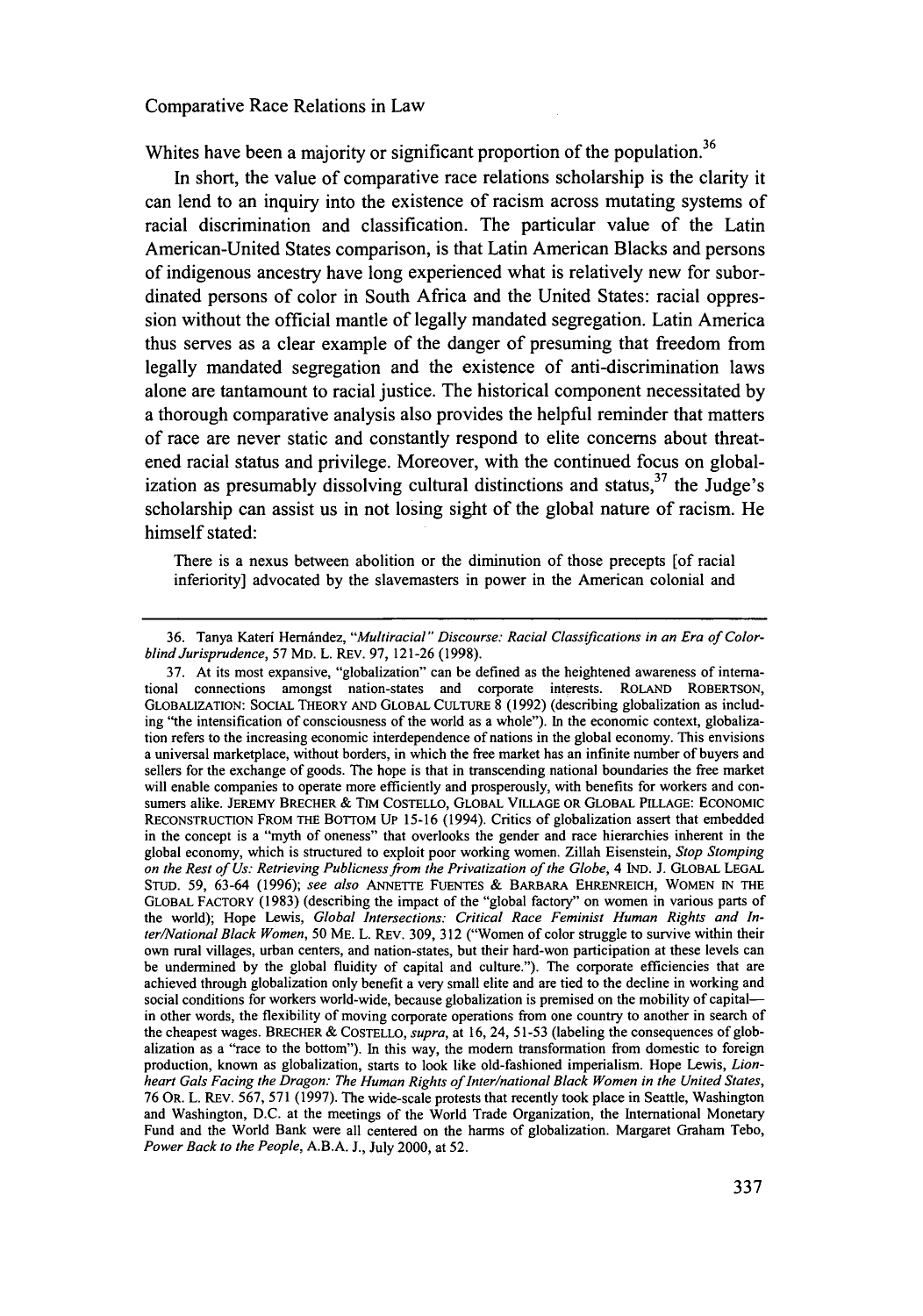Yale Law & Policy Review

antebellum periods and the efforts in this decade to advocate universal human rights for all. The more we appreciate the extraordinary injustice of the original precepts, the more persistent we will be in eradicating the vestiges of those precepts in the United States and the equivalent denigration throughout the world.

# *B. Coalitional Struggles Against Racism By Focusing on the Centrality of White Privilege and Hierarchy*

Thus, comparative analysis has the potential to facilitate crucial racial coalitions internationally for combating racism. Indeed, the 2001 United Nations World Conference Against Racism held in Durban, South Africa, was a venue for such international racial coalitions. One active participant at the U.N. Conference stated:

There is no way that US anti-racists can go to Johannesburg, Durban, Beijing and Rio and see the world suffering caused by our own government, and then come back to fight for "democratic rights" inside the US without the most explicit strategic commitment to a world movement against racism, national oppression, world war and imperialism.

In fact, the U.N. Conference resulted in non-government organizations (NGOs) establishing "a foundation for global coalition and an emancipatory framework to dismantle structural racism worldwide. $140$  For instance, there is now great hope that the coalition of NGOs will be a powerful international lobby for discussing the issue of reparations for slavery and other remedies for continued race discrimination.<sup>41</sup>

Domestically, the use of comparative analysis to examine the racial histories of all residents of color can help elucidate the ways in which racial hierarchy thrives when all non-Whites are viewed as distinct from Whites but positioned differently from Blacks in order to discourage cross-racial solidarity.<sup>42</sup> In order to continue striving towards the end of racial stratification, with our increasingly globalized United States population, it will be especially important to follow the Judge's example in focusing on the centrality of systemic racial privilege.<sup>43</sup> A comparative race relations approach may help prevent immediate

<sup>38.</sup> HIGGINBOTHAM, *supra* note 7, at 206.

<sup>39.</sup> Eric Mann, *WCAR 's Challenge to the Anti-Racist Left,* POVERTY & RACE, Jan.-Feb. 2002, at 7, 9. *See also* john powell [sic], *Post-Durban Implications for the US Civil Rights Agenda,* POVERTY & RACE, Jan.-Feb. 2002, at 14, 15 (observing that Durban set in motion the recognition that "national and regional movements must be linked to the emerging global movement, not out of strategic preference, but because of necessity predicated by the era of globalization").

<sup>40.</sup> Powell, *supra* note 39, at 15.

<sup>41.</sup> Samuel L. Myers, Jr., *The Economic Implications of WCAR,* POVERTY & RACE, Jan.-Feb. 2002, at 3, 4.

<sup>42.</sup> *See, e.g.,* VIJAY PRASHAD, THE KARMA OF BROWN FOLK 157-71 (2000) (providing a comparative analysis of the racialization experience of immigrants from India in the United States with that of African-Americans for the purpose of highlighting those factors which inhibit cross-racial solidarity and maintain differential access to privilege despite the commonality of racial discrimination).

<sup>43.</sup> For instance, in the Judge's analysis of colonial race relations, the Judge observed that a key